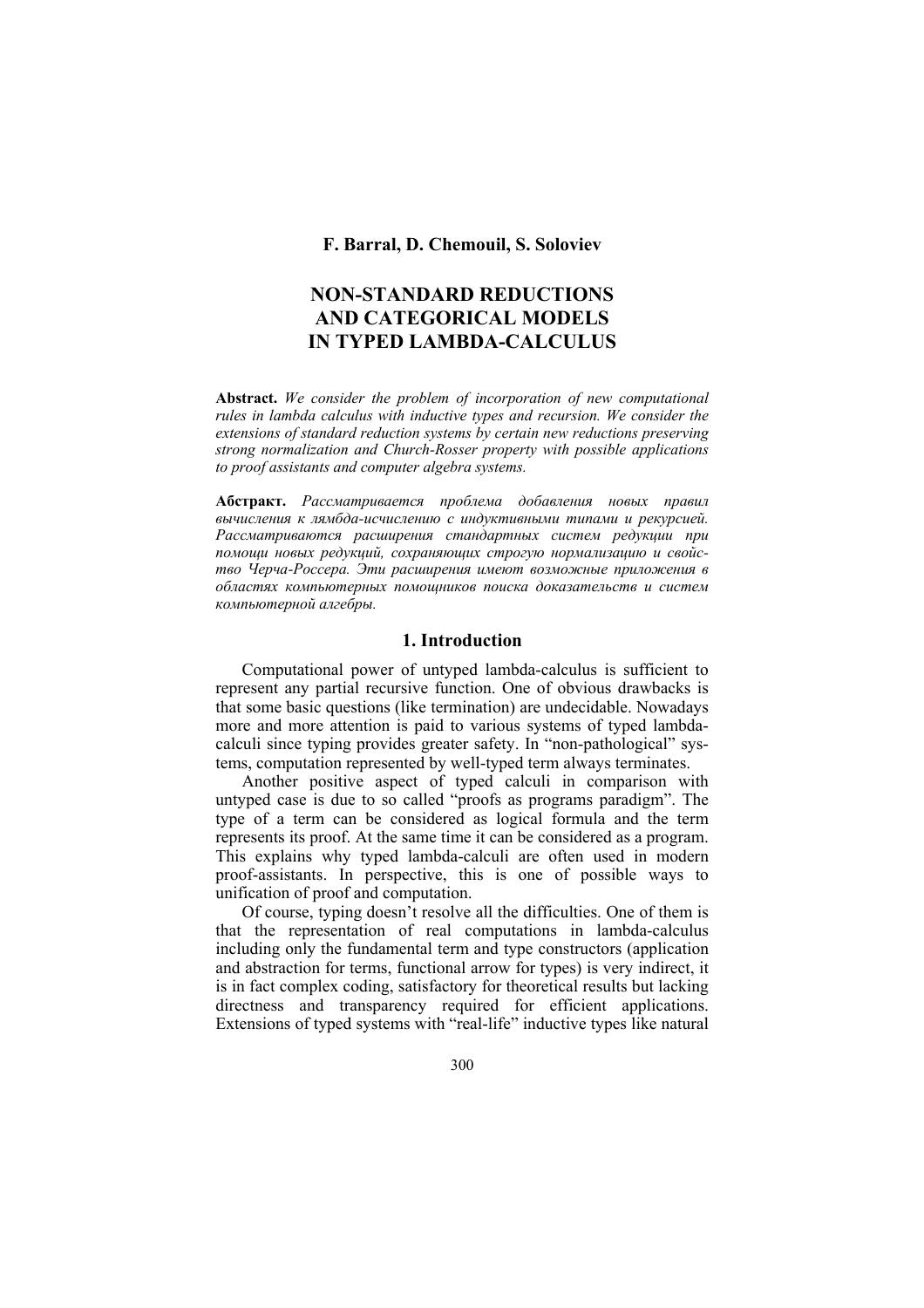numbers, lists, trees and corresponding functional constants and recursion operators are helpful but not sufficient. Mathematics computations are seldom represented in the form of recursive functions even if they are fully constructive.

 Symbolic computations, for example, often include the transformations of symbolic expressions that were never studied from the point of view of properties of corresponding rewriting system. The importance of the problem of certified computation, symbolic or numerical (i.e., computation that is completed with the proof of its correctness) was emphasized several years ago in [4] but it was studied since in very limited number of cases.

 The possibility usually provided by proof-assistants based on type theory is to obtain a proof-term that represents the proof of equality of two terms representing computations. This term should be carried everywhere the equality should be used, and this turns out to be very heavy and inefficient.

 One of the reasons is that the system of reductions of terms incorporated in the underlying typed lambda-calculus is very restrictive. Because of this even very simple equalities used routinely very often require the proof-term corresponding to this equality to be carried around. It may require quite complex manipulations if the equality is used within another computation.

 The approach we are studying in this paper is based on extension of the systems of reductions preserving good properties of the reduction system as a whole. Such properties as Strong Normalization (SN) and Church-Rosser property, or confluence (CR) need to be proved only once. Afterwards the use of the lambda-calculus may follow similar schema: some equalities are proved by reduction (this is much more efficient) and for some others we need to find a proof-term, but the classes of these "intensional" and "extensional" equalities are different, we have more "intensional" equalities. As result the transparency and efficiency of a system may be improved.

 In this paper we consider several model cases of extensions of reduction systems in the calculus that doesn't contain the type Prop and terms representing proofs, i.e., we concentrate on the computational part. This permits to simplify the technical side of the presentation. The calculus under consideration is simply typed lambda-calculus with inductive types.

Three cases are considered:

 - the notion of a copy of inductive type and the reductions necessary to make it an isomorphism (it is not an isomorphism w.r.t. standard system of reductions and this complicates a lot the handling of copies of inductive types);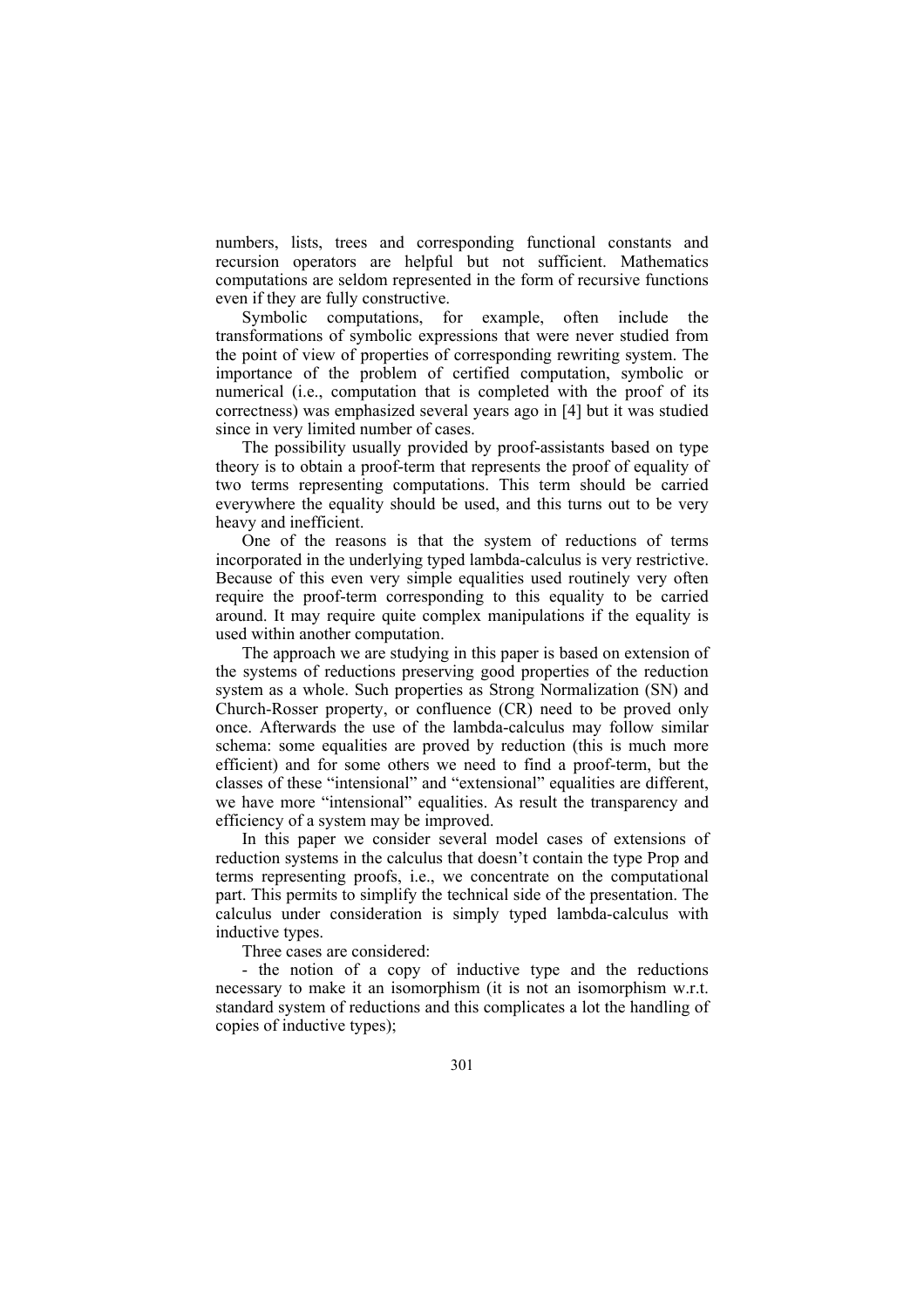- the reductions to incorporate into lambda-calculus certain algebraic structures, such as groups of permutations;

 - functoriality of the schema of inductive type (a schema of parameterized inductive type, like List(A), does not represent a functor w.r.t. standard reductions).

 The aim of this paper is to present an approach that would help to bring closer proof and computation. The results concerning functoriality are completely new, the results concerning copy and groups of permutations were partly published (see [5], [9]).

# **2. Simply-typed lambda-calculus with inductive types**

 We will consider infinite sets of constructor name (Const), term variables (Var) and type variables (Tvar), with Const∩Var = Const∩Tvar = Var∩Tvar =  $\emptyset$ . We will reserve the letters x, y and z for term variables, α and β for type variables, r, s, t and u for arbitrary terms,  $ρ$  and  $τ$  for arbitrary types, and  $κ$  for constructor schemas. The letters i, j, k, l will only be used for indexes and, respectively, n, m, p, q for their upper bound. Finally, constructor names will be denoted either by  $c_1, c_2, ..., c'_{1}, c'_{2}...$  or by the generic name *in*. Definitions will be introduced by the symbol =def , as in id =def  $\lambda x^{\tau}$ .x. Terms and types will be considered up to  $\alpha$ -congruence (that is, the names of bound variables are meaningless) and this last relation will be denoted  $\equiv$ , thus one has  $\lambda x^{\tau}$ .  $x \equiv \lambda y$ :  $\tau$  .  $y$ . Sequences of types or terms  $(t_i)_{i=1,n}$  will be written as t<sub>1÷n</sub>. Using this notation we will sometimes write  $\rho_{1\div n} \rightarrow \tau$  to mean ρ1→…→ρn→τ, associated to the right. Furthermore, s∈**t**1<sup>÷</sup>n will mean that there is an i such that  $s=t_i$ , and  $t_{i+n} \in S$  will mean that all the  $t_i$ ' s belong to the set S. Finally, if some indexes depend on other ones, we shall write j(i), and  $\mathbf{t}_{j(1+n)}$  will stand for  $t_{j(1)},..., t_{j(n)}$ . We will also need the notion of "curried" composition: for given lambda-terms f:  $\rho_{1+n} \rightarrow \tau$ and g:τ→υ, gοf will be defined as λ**z**1<sup>÷</sup>n:ρ1<sup>÷</sup>n.g(f**z**1<sup>÷</sup>n), with z1<sup>÷</sup>n∉FV(g) and  $z_{1+n}$ ∉FV(f). We shall also use the following notation, provided of course that f and g are of suitable types:  $g \bullet f \equiv g \circ f$  if f and g are composable, gf if they are not, but g can be applied to f.

**Definition 1.** (Prototypes.) The grammar of prototypes is defined as follows:

 $\tau:=\alpha|\tau\rightarrow\tau|\mu\alpha(c_{1+n}:\tau_{1+n})$ , with  $\alpha\in\Gamma$ var.

**Definition 2.** (Types). We define simultaneously: The set Ty of types: υ∈Tvar ρ,τ∈Ty c1<sup>÷</sup>n ∈Const;α∈Tvar;κ1÷**n**∈Sch(α) υ∈Ty ρ→τ∈Ty µα(c1<sup>÷</sup>n**:**κ1÷n)∈Ty and the set  $\text{Sch}(\alpha)$  of constructor schemas over type variable  $\alpha$ :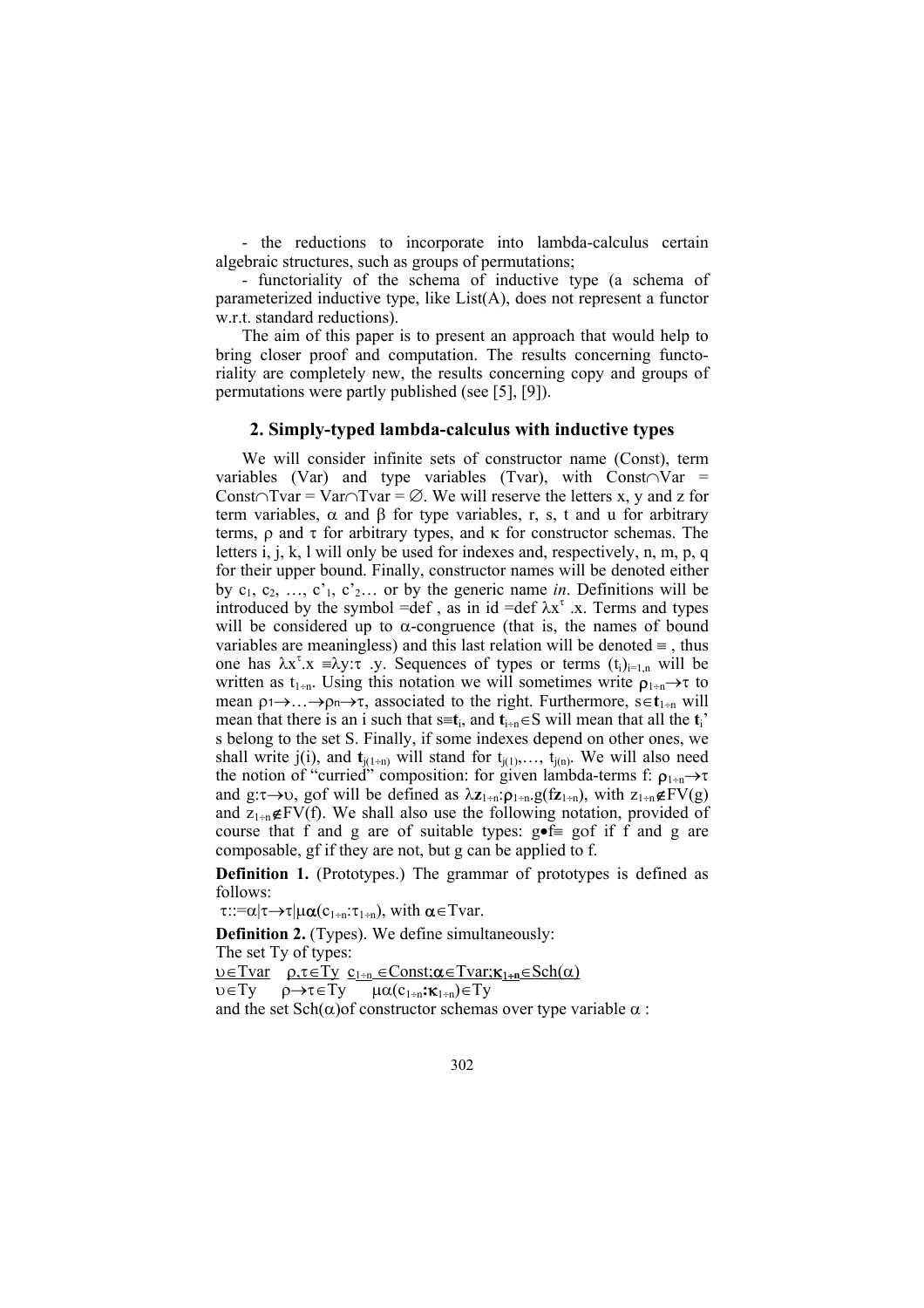$\rho_{1+m} \sigma_{1,1+j(1)}, \ldots, \sigma_{n+j(n)} \in Ty$ 

 $\rho_{1+m}\rightarrow(\sigma_{1,1+j(1)}\rightarrow\alpha)\rightarrow\ldots\rightarrow(\sigma_{n,1+j(n)}\rightarrow\alpha)\rightarrow\alpha\in Sch(\alpha)$ 

As usual, constructor names can only belong to one inductive type. Thus, an inductive type is also defined by names of its constructors.

Remarks:

 An inductive type is a recursive type built from a sequence of (constructor) schemas.

Every schema  $\kappa_k$  over  $\alpha$  is of the form  $\rho_{1+m}\rightarrow(\sigma_{1,1+i(1)}\rightarrow\alpha)\rightarrow$  $\ldots \rightarrow (\sigma_{n,1+i(n)} \rightarrow \alpha) \rightarrow \alpha$  and each premise is called an operator over  $\alpha$ . The number of operators in a schema is denoted  $ar(\kappa_k)$  (arity). We write nb<sup>P</sup>( $\kappa_k$ )=m for the number of  $\rho$ 's and nb<sup>R</sup>( $\kappa_k$ )=n for the number of operators  $(\sigma_{i,1+j(i)} \to \alpha)$ , thus we have  $ar(\kappa_k) = nb^p(\kappa_k) + nb^R(\kappa_k) = n+m$ .

The  $\rho$ 's and  $\sigma$ 's are in Ty, which implies they don't contain any free type variable. They are called parameter types. The occurrences belonging to  $\rho_{1+m}$  are called covariant and to  $\sigma_{1,1+i(1)},...,\sigma_{n,1+i(n)}$ contravariant. The fact that they don't contain any free type variable implies also that the only occurrences of  $\alpha$  are those explicitly shown and  $\alpha$  occurs only strictly positively in the operators of the schema. The operators containing α are recursive (correspond to "recursive calls"). If the list  $\sigma_{i,1+i(i)}$  is empty, such operator is called 0-recursive otherwise 1-recursive (by analogy with the functionals of types 0 and 1 in Gödel's system T). By definition of schemas, parameter types can only occur at the beginning of the schema: this restriction is useful for technical reasons, most notably for the typing of recursors and the definition of their computation rules. It will be clear to the reader that this is a minor restriction which does not impair the system at all.

**Example 1.** With the rules for inductive types described above, it is possible to define the types of natural numbers, of Brouwer's ordinals and of lists of natural numbers:

Nat = $_{def}$  μα[0:α, succ:α $\rightarrow \alpha$ ]

Ord = $_{def} \mu \alpha [0_{ord}:\alpha, succ_{ord}:\alpha \rightarrow \alpha, lim: (Nat \rightarrow \alpha) \rightarrow \alpha]$ 

List(Nat) = $_{def} \mu \alpha$ [nil:α, cons: Nat $\rightarrow \alpha \rightarrow \alpha$ ]

Note that every inductive type  $\tau$  generates a recursor (or structuralrecursion operator) to any type µ. This is explained below.

**Definition 3.** (Terms). The set of terms is generated by the following grammar (with  $x \in Var$ ,  $k \in N \setminus \{0\}$  and  $\tau$ ,  $\mu \in \overline{Ty}$ ):

t::= x | λxτ t | (t t ) | in<sub>k</sub><sup> $\mu$ </sup> | (| t<sub>1÷n</sub> |)<sup> $\mu, \tau$ </sup>

Here  $\text{in}_{k}$ <sup>u</sup> is the k-th constructor of the inductive type  $\mu$  (in practice, we actually have constructor names  $c \in Const$ ) and  $(|t_{1+n}|)^{\mu,\tau}$  is a recursor (or structural recursion operator) from  $\mu$  to another type  $\tau$ .

**Definition 4.** (Step type.) Given inductive type(s)  $\mu = \mu \alpha(c_{1+n}; \kappa_{1+n})$  and a result type τ, we define for every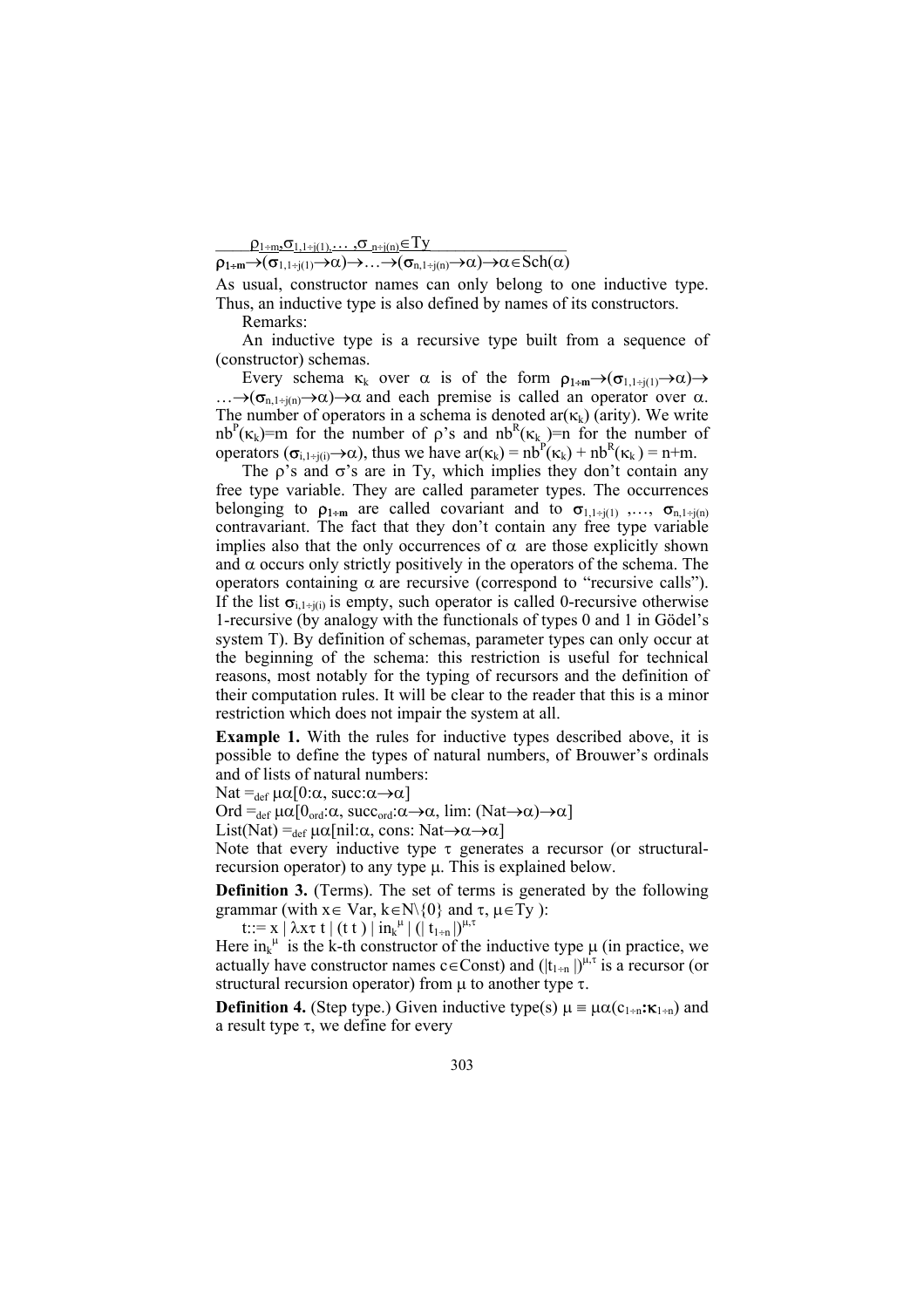$\kappa_k \equiv \rho_{1+m} \rightarrow (\sigma_{1,1+j(1)} \rightarrow \alpha) \rightarrow ... \rightarrow (\sigma_{n,1+j(n)} \rightarrow \alpha) \rightarrow \alpha$  in Sch( $\alpha$ ) the step type  $δ^{\mu,\tilde{\tau}}$ 

$$
\equiv \rho_{1+m} \rightarrow (\sigma_{1,1+j(1)} \rightarrow \mu) \rightarrow \ldots \rightarrow (\sigma_{n,1+j(n)} \rightarrow \mu) \rightarrow (\sigma_{1,1+j(1)} \rightarrow \tau) \rightarrow \ldots \rightarrow (\sigma_{n,1+j(n)} \rightarrow \tau)
$$

**Definition 5.** (Typing.) We define the following typing rules of the calculus:  $(V_{\text{ar}})$ 

$$
\frac{\Gamma, x:\tau \mid -x:\tau}{\Gamma, x:\rho \mid -t:\tau} \quad (\text{Van})
$$
\n
$$
\frac{\Gamma, x:\rho \mid -t:\tau}{\Gamma \mid -\lambda x:\rho.t:\rho \to \tau} \quad \frac{\Gamma \mid -t:\rho \to \tau \Gamma \mid -u:\rho}{\Gamma \mid -\left(t u\right):\tau} \quad (\text{App})
$$
\n
$$
\frac{c \in \text{Const} \quad \Gamma \mid -t_{1+n} : \delta_{1+n}}{\Gamma \mid -\left(t_{1+n}\right)^{\mu, \tau}:\mu \to \tau} \quad (\text{Rec})
$$

Sometimes for typographical reasons we shall write types of variables as superscripts.

**Reduction.** We take most of our terminology and notation in [2]. Given a binary relation R on a set A, we will denote the induced rewrite relation  $\rightarrow_R$ , but shall sometimes write R for  $\rightarrow_R$  and vice-versa. We will respectively write  $\rightarrow^*_{R}$ ,  $\rightarrow^*_{R}$ , and  $=_R$  for its transitive, reflexivetransitive and reflexive-symmetric-transitive closures. Sometimes we may write  $R^*$ ,  $R^+$  and  $R^-$ . We say that a term t rewrites to u if there is a term u such that  $t \rightarrow_R u$  and it reduces to u if there is a derivation  $t \rightarrow_R^+$ u. The union R∪S of binary relations on the same set will be denoted RS. We also write R;S for the set  ${(r,s) | \exists t$ . rRt∧tSs}. A term is in normal form if it is not rewriteable. A rewrite relation R is strongly normalizing (terminating) is there is no infinite derivation  $t_1 \rightarrow_R t_2$  $\rightarrow$ <sub>R</sub>…, for any term t<sub>1</sub>.

 Given two rewrite relations R and S: R commutes with S if \* $\leftarrow$ s; $\rightarrow$ \*<sub>R</sub> $\subseteq$  $\rightarrow$ \*<sub>R</sub>; \* $\leftarrow$ <sub>S</sub>, R commutes strictly locally over S if  $\leftarrow$ <sub>S</sub>; $\rightarrow$ <sub>R</sub> $\subseteq$  $\rightarrow_R; \leftarrow_S.$ 

 This definition is made in [8], and by R. Di Cosmo in [9] to state Akama - Di Cosmo's lemma under the name of (DPG) condition (see lemma 1 below).

 A relation R is confluent (resp. locally confluent) if it commutes (resp. commutes locally) with itself. A strongly normalizing and confluent relation is said convergent. We will also write R/S to represent the quotient of a relation R by the reflexive-symmetric-transitive closure of S.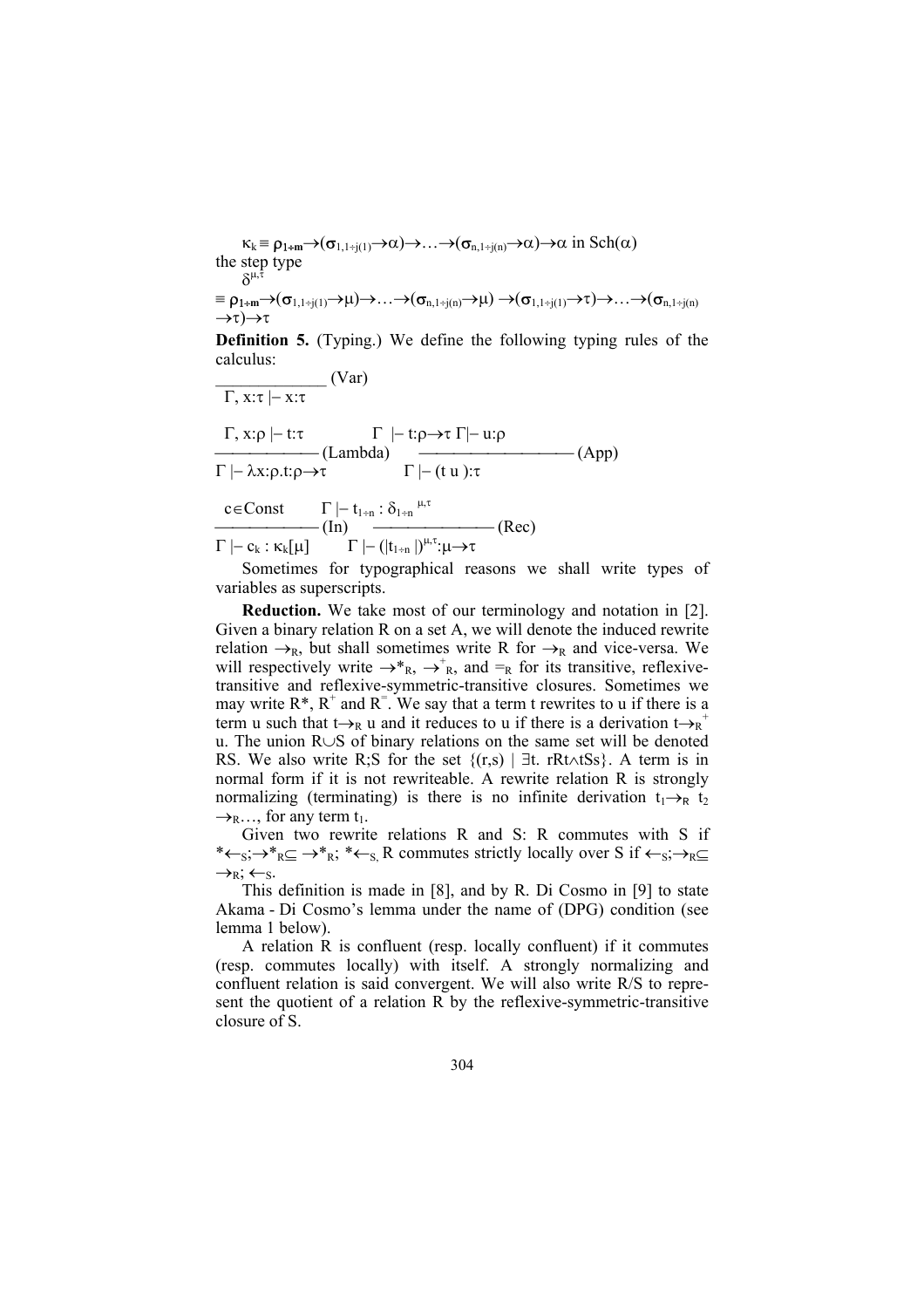The usual notion of substitution is written  $t\{u/x\}$  to mean that u replaces every free occurrence of x in t, avoiding capture. Finally, as usual in this kind of work, we will consider contexts, written C[], that is, terms with a "hole" inside which can be filled (giving for example  $C[(\lambda x^{\tau}.p)q].$ 

**Definition 6.** (β-conversion.) We define the relation of β-conversion by the following rule:  $(\beta)$ . $(\lambda x^{\tau}.t)u \rightarrow \beta t$ {u/x}.

**Definition 7.** (η-conversion.) We define η-conversion by the following rule (η)  $t \rightarrow \eta \lambda x^{\tau}$ tx if t of type  $\tau \rightarrow \nu$  is not in applicative position, does not begin with  $\lambda$  and  $x \notin FV(t)$ .

(This rule is also called η-expansion and is known to be more convenient for categorical applications than η−reduction oriented in opposite way.)

**Definition 8.** (*i*-conversion.) Let  $\mu = \mu \alpha(c_{1+n} : \kappa_{1+n})$ , and

 $\kappa_k \equiv \rho_{1+m} \rightarrow (\sigma_{1,1+j(1)} \rightarrow \alpha) \rightarrow \dots \rightarrow (\sigma_{n,1+j(n)} \rightarrow \alpha) \rightarrow \alpha$  over  $\alpha$  in  $\mu$ . Let  $v_{1+m}$ : $\rho_{1+m}$  and  $u_{1+n}$  with  $u_i^R$ :  $\sigma_{i,1+i(i)} \rightarrow \mu$  for any  $1 \le i \le n$ . Then, we define ι-reduction by the rule

 $(1)$   $(|\mathbf{t}|)^{\mu, \tau}$ in<sup>u</sup><sub>k</sub>  $(v_{1+m}, u_{1+n}) \rightarrow_t t_k$   $(v_{1+m}, u_{1+n}, ((|t_{1+p}|)^{\mu, \tau} \bullet u_{1+n})).$ 

**Remark 1.** Recall that g•f is just an abbreviation. Hence, we may describe *i*-reductions as  $(|t_{1+p}|)^{\mu,\tau}$ in<sup>u</sup><sub>k</sub>  $(v_{1+m}, u_{1+n}) \rightarrow_t t_k$   $(v_{1+m}, u_{1+n}, \Delta_{1+n})$  $(u_{1\pm n})$  where

 $\Delta_i(u_i) = (|t_{1+p}|)^{\mu,\tau} u_i$  if  $u_i^R : \mu$  (i.e.,  $u_i^R$  is 0-recursive), and  $\Delta_i(u_i) = (|t_{1+p}|)^{\mu,\tau} u_i$  $| \rangle^{\hat{\mu}, \tau}$  o  $u_i$  if  $u_i : \sigma_{i, 1 \to j(i)} \rightarrow \mu$  (i.e.,  $u_i$  is 1-recursive).

**Example 2.** If we take the type of Brouwer's ordinals, Ord  $=_{def}$  $\mu\alpha$ [0<sub>ord</sub>: $\alpha$ , succ<sub>ord</sub>: $\alpha \rightarrow \alpha$ , lim: (Nat $\rightarrow \alpha$ ) $\rightarrow \alpha$ ], then, given some type  $\tau$ (the type of result), the step types corresponding to  $0<sub>ord</sub>$ , succ<sub>ord</sub> and lim will be respectively  $\tau$ , Ord $\rightarrow \tau \rightarrow \tau$  and (Nat $\rightarrow$ Ord) $\rightarrow$ (Nat $\rightarrow \tau$ )  $\rightarrow \tau$ , the recursor will be of the form  $(|t_1,t_2,t_3|)$  with  $t_1:\tau$ ,  $t_2:\overline{\text{Ord}\rightarrow \tau\rightarrow \tau}$ ,  $t_3$ :(Nat→Ord)→(Nat→τ) → τ and the *i*-reduction will take the following forms:

 $(|t_1,t_2,t_3|)$   $0_{\text{ord}} \rightarrow_t t_1$ ,  $(|t_1,t_2,t_3|)$  succ<sub>ord</sub> $(u_1) \rightarrow_t (t_2 u_1)((|t_1,t_2,t_3|)u_1)$ ,

 $(|t_1,t_2,t_3|)$  lim  $(u_2) \rightarrow_i (t_3 \ u_2)$   $(|t_1,t_2,t_3|)$  o  $u_2) \equiv (t_3 \ u_2)$  $(\lambda x^{Nat}.((|t_1,t_2,t_3|)(u_2x^{Nat}))$ 

(here  $u_1$ :Ord,  $u_2$ :Nat  $\rightarrow$  Ord).

 The λ-calculus thus defined, together with βηι-conversion, is called βηι.

 In the rest of this paper, we will often omit type indications, except for abstracted variables, to lighten the notation.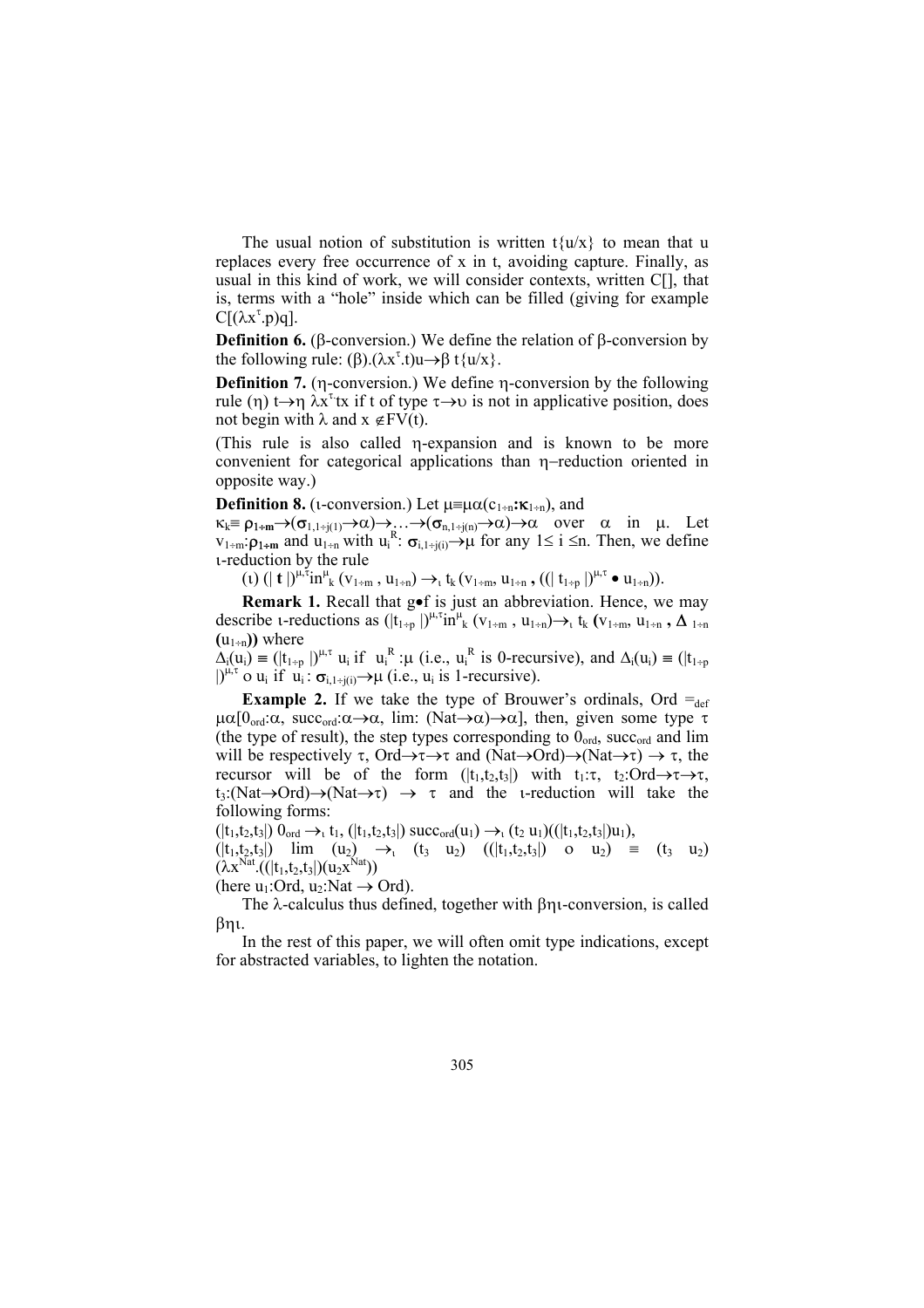#### **3. Main results**

#### **3.1. Copy**

Let us consider the type  $\mu \equiv \mu \alpha[c_1:\sigma_{1,1+i(1)} \rightarrow \alpha, ... c_p:\sigma_{p,1+i(p)} \rightarrow \alpha]$ .

 An exact copy of this type differs only by names of introduction operators, e.g.,  $\mu$  ' with introduction operators c'<sub>1÷p</sub>. It is faithful or isomorphic copy of  $\mu$  if some of the parameters  $\pi$  are replaced by isomorphic types  $\pi'$ .

**Remark 2.** The types  $\pi$  and  $\pi$  ' are isomorphic if there exist f:  $\pi \to \pi'$ and f:  $\pi \rightarrow \pi$  such that f of' and f'of' can be reduced to  $id_{\pi}$ ,  $id_{\pi'}$ respectively. In this case we write  $f: \pi \leftrightarrow \pi'$ : f'.

In general we call "copy" of  $\mu$  any type  $\mu$ ' that differs by names of introduction operators and some parameters  $\pi$  are replaced by  $\pi'$  with f:  $\pi \to \pi'$  and f:  $\pi' \to \pi$ , but it is no more required that f, f' were mutually inverse.

Let one occurrence of  $\pi$  into  $\mu' \equiv \mu \alpha [c_1:\sigma_{1,1+i(1)} \rightarrow \alpha, ... c_p:\sigma_{p,1+i(p)} \rightarrow$ α] be fixed and  $\mu'$  be a copy of  $\mu$  such that the occurrence of π is replaced by  $\pi'$  (other changes concern only the names of introduction operators). We shall consider only the case when  $\pi$  occurs as a parameter type. Assume that it is given f:  $\pi \rightarrow \pi'$  when the occurrence is covariant and f:  $\pi \rightarrow \pi$  it is contravariant. The function Cp(f):  $\mu \rightarrow \mu'$  is defined as ( $| t_{1}$ <sub>tin</sub> $|$ ) where the terms  $t_1$ ,...,  $t_p$  are defined in the following way.

We shall note by  $f r$  the application fr if  $r:\pi$  or  $r:\pi'$  corresponds to an occurrence to be replaced and r otherwise. Similarly, we shall write g o f for g o f if g has  $\pi$  or  $\pi'$  as its domain and for g otherwise.

Let us consider the introduction operator  $c_i : \sigma_{i,i+j(i)} \to \mu$ . We may assume that  $\sigma_{i,i\div(i)} \rightarrow \mu \equiv \pi_{1\div k} \rightarrow \mu \rightarrow \dots \rightarrow \mu \rightarrow (\pi_{1,1\div n(1)} \rightarrow \mu) \rightarrow \dots \rightarrow$  $(\pi_{m,1+n(m)} \rightarrow \mu) \rightarrow \mu$  (with l premises of the form  $\mu$ ).

We define:

 ti ≡ λx1<sup>÷</sup>k**:** π1<sup>÷</sup>k.λy1<sup>÷</sup>l**:**µ.λz1<sup>÷</sup>m**:** π1÷m,1÷n(1÷m) →µ.λu1<sup>÷</sup>l**:**µ**'**. λv1<sup>÷</sup>m**:** π1÷m,1÷n(1÷m)  $\rightarrow \tau.c_i'(\underline{f} x)r(s \underline{o} f).$ 

**Example 3.** Take again the type of Brouwer's ordinals and let f: Nat'→ Nat. We have  $Cp(f) \equiv (|t_{1\div 3}|), t_1 = 0$ '<sub>ord</sub>,  $t_2 = \lambda y^{Ord}$ .  $\lambda u^{Ord}$ ' .succ'<sub>ord</sub> $(u)$ ,  $t_3 =$  $\lambda z \stackrel{\text{Nat} \to \text{Ord}}{\sim} \lambda v \stackrel{\text{Nat} \to \text{Ord}}{\sim} \text{lim'}(v \text{ of}).$ 

When f is an isomorphism with inverse  $f<sup>1</sup>$ , the function Cp(f) is an extensional isomorphism in the sense that for every canonical element e of type  $\mu$  (constant term containing only  $c_1, ..., c_n$ ) Cp(f<sup>-1</sup>)(Cp(f) e)  $\rightarrow$  <sub>βnι</sub> e. One of main motivations to study non-standard reductions and their properties was for us the fact that within standard system of reductions βηι many equalities are only extensional, for example  $Cp(f^1)$  o  $Cp(f)$ does not reduce to  $id_u$  or, equivalently,  $Cp(f^1)(Cp(f)x)$  does not reduce to x if x is a variable, so, in practice, we have either to carry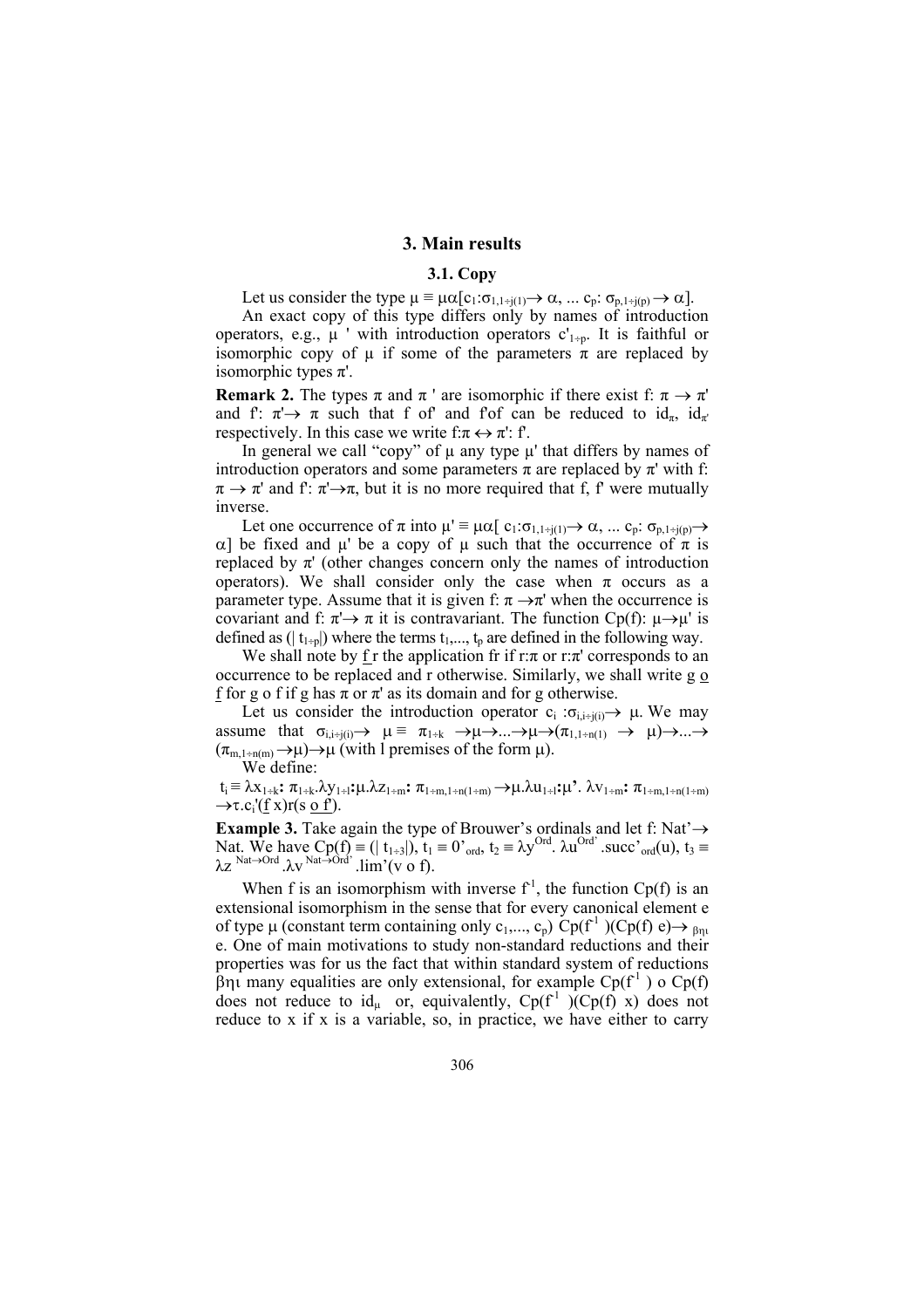everywhere proof-term or we cannot verify the equalities before some constant value is called.

 This will be the case even if we take f to be identity. For example, the composition of Cp(id) for Ord  $\equiv \mu \alpha [0_{\text{ord}}:\alpha, \text{ succ}_{\text{ord}}:\alpha \rightarrow \alpha, \text{ lim}:\alpha$ (Nat $\rightarrow \alpha$ ) $\rightarrow \alpha$ ] and Ord'= $\mu \alpha$ [0'<sub>ord</sub>: $\alpha$ , succ'<sub>ord</sub>: $\alpha \rightarrow \alpha$ , lim': (Nat $\rightarrow \alpha$ ) $\rightarrow \alpha$ ] will not be reducible to  $id_{Ord} \neq \lambda x^{Ord}$ .x. In fact the term  $(|t'_{1+3}|)((|t_{1+3}|)x)$ will be βηι−normal.

 Meanwhile, as the results below show, reductions can be added to βηι to make the resulting system SN and CR.

**Definition 9.** ( $\chi$ -reduction.) Let f be an isomorphism and  $f<sup>1</sup>$  its inverse. The  $\chi$ -rewriting rule is defined by

 $(\chi_1)$  Cp(f<sup>-1</sup>)(Cp(f)r) $\rightarrow_\chi$  r

 $(\chi_2)$  Cp(f<sup>-1</sup>)(Cp(f)r) $\rightarrow_\chi$  r,

where it is supposed that f and  $f<sup>1</sup>$  act at the same occurrence of parameter of some inductive type  $\mu$  and its faithful copy  $\mu'$ , r is arbitrary term.The χ-reduction is its contextual closure.

 For lambda-calculus with inductive types considered in this paper the following theorem holds:

#### **Theorem 1.** The βηιχ reduction is SN and CR.

 The detailed proof of this theorem may be found in [5]. Here we rather would like to discuss in more concrete way than before the specifics of the proofs of SN and CR for the extensions of reduction systems of the type we consider in this paper, both its technical and conceptual aspect.

 The proof of SN for βηιχ reduction uses some standard lemmas, first of all, the Akama - Di Cosmo Lemma:

**Lemma 1.** Let R and S be two convergent relations, such that R preserves S-normal forms. Then RS is convergent if R commutes strictly locally over S. [1, 8].

 Standard techniques are sufficient to prove convergence of βηι part. To prove SN property in theorem 1 we need some more definitions and lemmas.

**Definition 10.** (Adjournment.) Given two binary relations R and S, S is adjournable w.r.t. R if S;  $R \subset R$ ,  $(RS)^*$ .

**Lemma 2.** (Adjournment lemma.) Given two strongly normalizing relations R and S, RS is strongly normalizing if S is adjournable w.r.t. R.

Proofs of (variants of) this lemma can be found in literature [1, 3, 7, 8]. A subtle point in the proof of SN for βηιχ is that there are cases when the adjournment lemma can be used only on condition that certain 1 recursive arguments of ι-redex are η-expanded. The idea is therefore to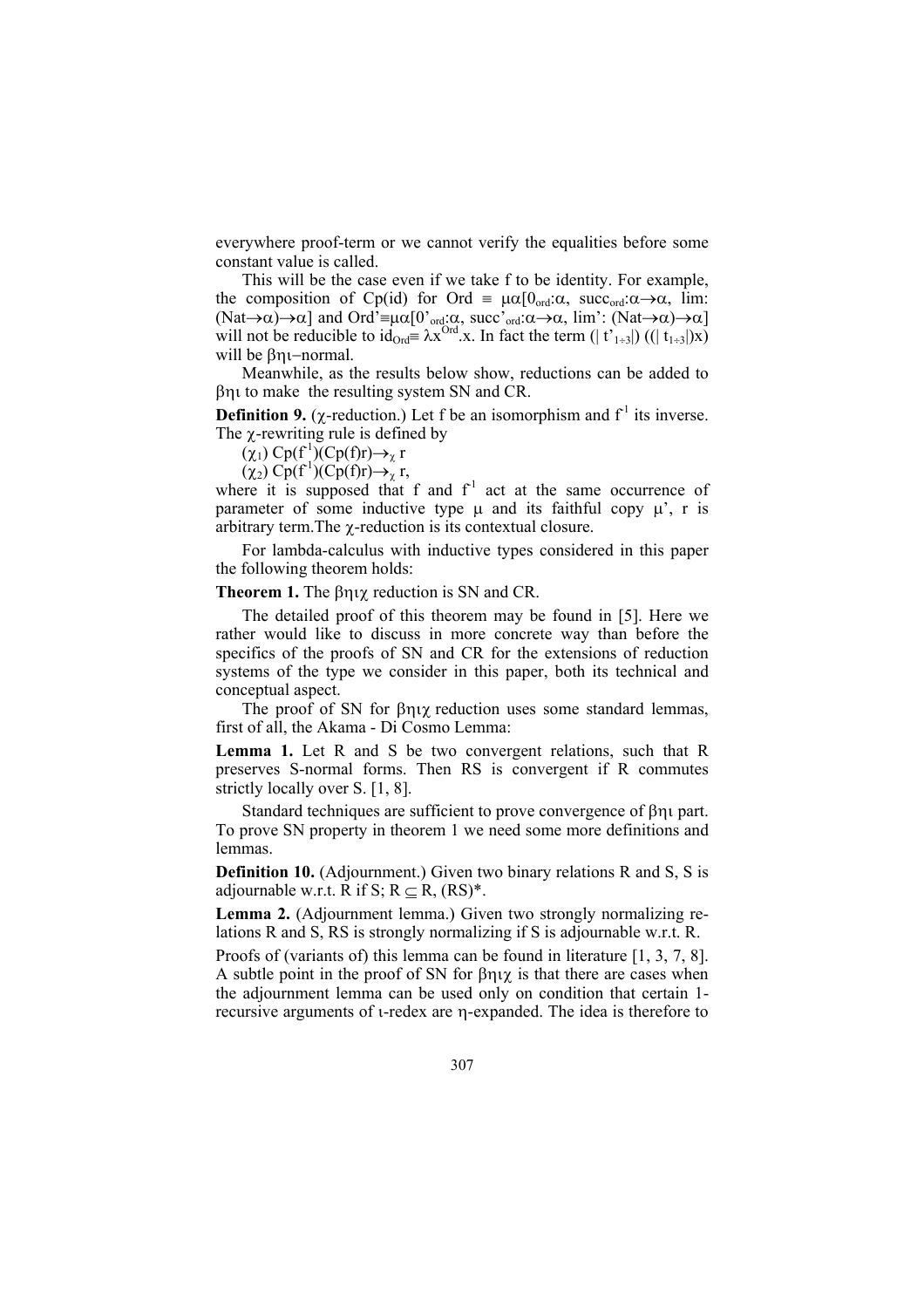insert suitable η-expansions in a term before χ-conversion, so that the adjournment remains possible.

**Definition 11.** (Conditional adjournment.) Let R and S be some reduction relations and P be a predicate on terms. Then S is adjournable w.r.t. R under condition P if  $\forall t \forall t' \forall t''$ . P(t) $\land$  t  $\rightarrow_S t' \land t' \rightarrow_R t'' \Rightarrow \exists u$ .  $t\rightarrow_R u \rightarrow^*$ <sub>RS</sub> t''.

**Definition 12.** (Realization.) Let T be a reduction relation, P be a predicate on terms and t some term. Then T realize P for t if  $\exists$  t'. t→\*<sub>T</sub> t'∧ P(t'). It will be said that T realizes P if this is true for every term t.

**Definition 13**. (Insertability.) Let U, T be two reduction relations and Q a binary relation on terms. Then T is insertable in U w.r.t. S if:

 $-T \subset U$ ,

- If  $t_1$  Q  $t_2$  and  $t_1 \rightarrow \{U(T)\}t_1'$  then there exists  $t_2'$  such that  $t_2 \rightarrow t_1 t_2'$  and  $t_1$ ' Q  $t_2$ ',

- If  $t_1$  Q  $t_2$  and  $t_1 \rightarrow_\tau t_1'$  then there exists  $t_2'$  such that  $t_2 \rightarrow \tau_U t_2'$  and  $t_1'$  $O t<sub>2</sub>$ 

**Lemma 3.** (Insertion.) Let U, T be two reduction relations and Q a binary relation such that:

- T is insertable in U w.r.t. Q,

- T is SN.

Then for every infinite sequence of U-reductions u beginning at the term t, and every T-reduction  $t \rightarrow_T t'$  such that t' Q t there exists an infinite sequence of U-reductions that has as its first step  $t \rightarrow T t'$ .

 The principal idea of insertion and insertion lemma is that we can add necessary reductions and preserve infinite sequences of reductions if they exist. This is useful for the proofs of strong normalization "ad absurdum". In the proof of theorem 1 this lemma is used with ηexpansions as T, the whole βηιχ as U, and the relation of η-reduction inverse to η-expansion as Q.

**Lemma 4.** (Pre-adjusted adjournment.) Let R, S, T be reduction relations, Q a binary relation and P a predicate on terms such that:

 $-T \subset R$ ,

- R is SN,

- S is SN,

- T realizes P,

- S is adjournable w.r.t. R under condition P,

- T is insertable into RS w.r.t. Q.

Then RS is SN.

This lemma is used in the setting similar to lemma 3, with  $P(t)$ meaning that the term t is in η-expanded form. T corresponds to ηexpansion.

These lemmas are sufficient to prove SN property.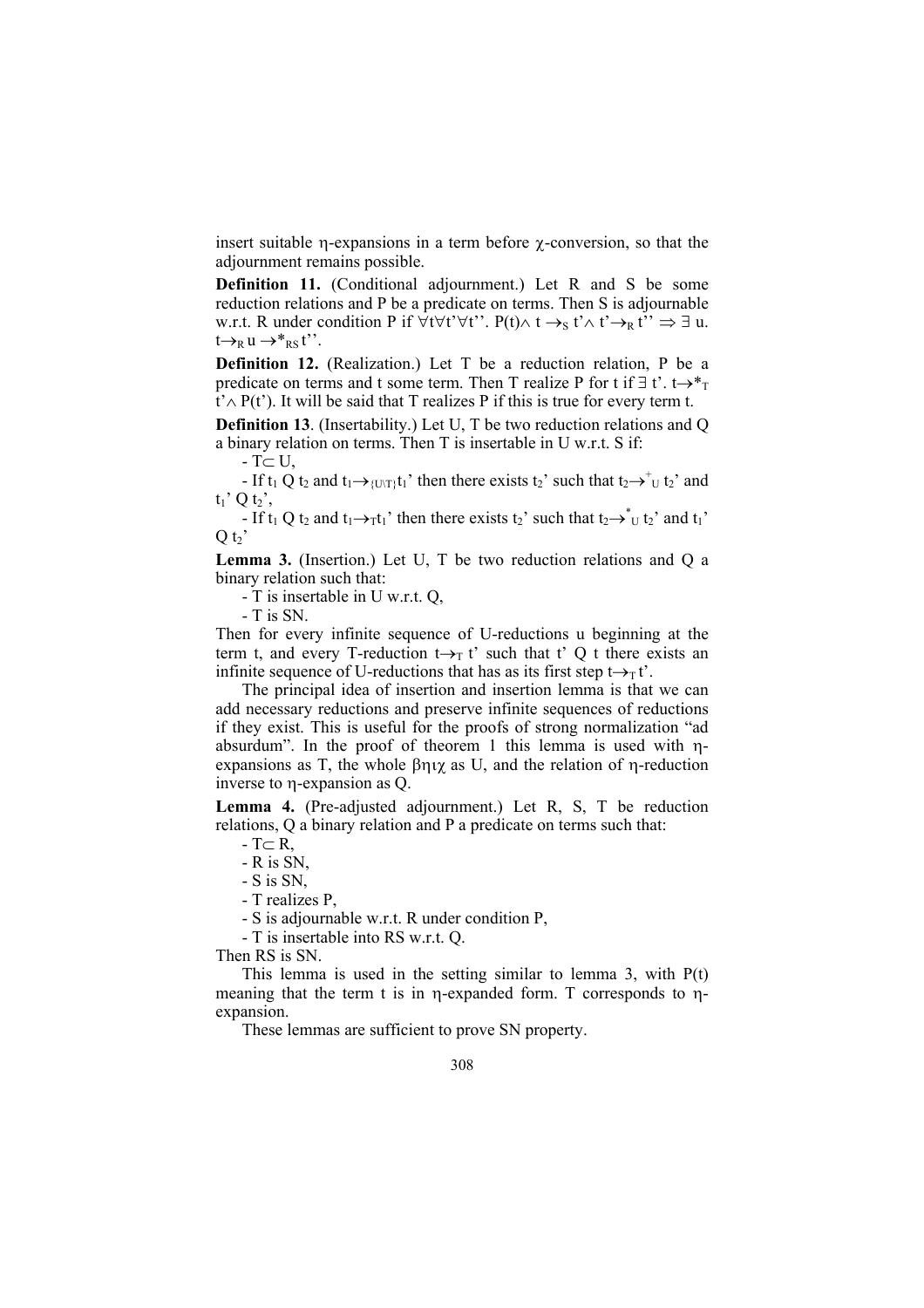The proof of CR property (confluence) is based on routine check of possible critical pairs.

 The following example shows how the notion of copy may be used to define easily interesting data structure.

**Example 4.** In type theory the (easily defined) embeddings of Nat into Nat are used to define even and odd numbers. In the definition of even numbers 0 is mapped to 0, 1 to 2 etc., and in case of odd numbers 0 is mapped to 1, 1 to 3... In fact, to make this definition "clean" the copies of Nat should be used. Let us note these copies by Nat', Nat''. Let E: Nat'→Nat and O: Nat''→ Nat be corresponding embeddings. We have also Cp': Nat→Nat' and Cp'': Nat→Nat'' (there is no change of parameter, so there is no parameter f in Cp', Cp''). Combining E, O, Cp' and Cp'' we can now iterate the whole construction:

$$
\begin{array}{c}\nE \ Cp^{\prime} \quad E \\
\text{Nat} \leftarrow \text{Nat}^{\prime} \leftarrow \text{Nat} \leftarrow \dots \\
Cp^{\prime\prime} \ 0^{\uparrow} \ Cp^{\prime\uparrow} \ 0^{\uparrow} \\
\rightarrow \text{Nat} \rightarrow \text{Nat}^{\prime\prime} \quad \text{Nat} \leftarrow \\
\uparrow \quad \uparrow Cp^{\prime\prime} \quad \uparrow \\
\rightarrow \text{Nat} \quad \uparrow\n\end{array}
$$

and within this structure define all subtypes of Nat defined via divisibility by  $2^n$ .

# **3.2. Algebraic Structures**

 In this part we consider the extensions of reduction systems used to provide good representation of algebraic structures on finite types.

Finite set  $|n| = \{1,..., n\}$  will be represented by the type  $\underline{n} = \text{def}$  $\mu\alpha$ (cn<sub>1</sub>: $\alpha$ ,..., cn<sub>n</sub>: $\alpha$ ) (of course many representations that differ only by the names of the constructors are possible).

To every function f:  $|n| \rightarrow |m|$  corresponds a term  $\underline{f:n} \rightarrow \underline{m}$  of the form ( $|cm_{f(1)},..., cm_{f(n)}|$ ) where <u>m</u> is  $\mu\alpha$ (cm<sub>1</sub>: $\alpha$ ,..., cm<sub>m</sub>: $\alpha$ ). Note that the terms f are normal.

We considered two problems concerning finite types and terms  $f$ : (a) What categorical structure can be introduced on this calculus and (b) what can be done to represent symmetric group using finite types and corresponding representation of permutations.

 The difficulty in type theory as usual is that w.r.t. standard reductions one doesn't for example have  $g(f r) =_{\beta n} (g \circ f) r$  for arbitrary term r.

**Definition 14.** We define υ-rewriting by

 $g(f r) \rightarrow v (g \circ f) r$ 

and υ-reduction as its contextual closure.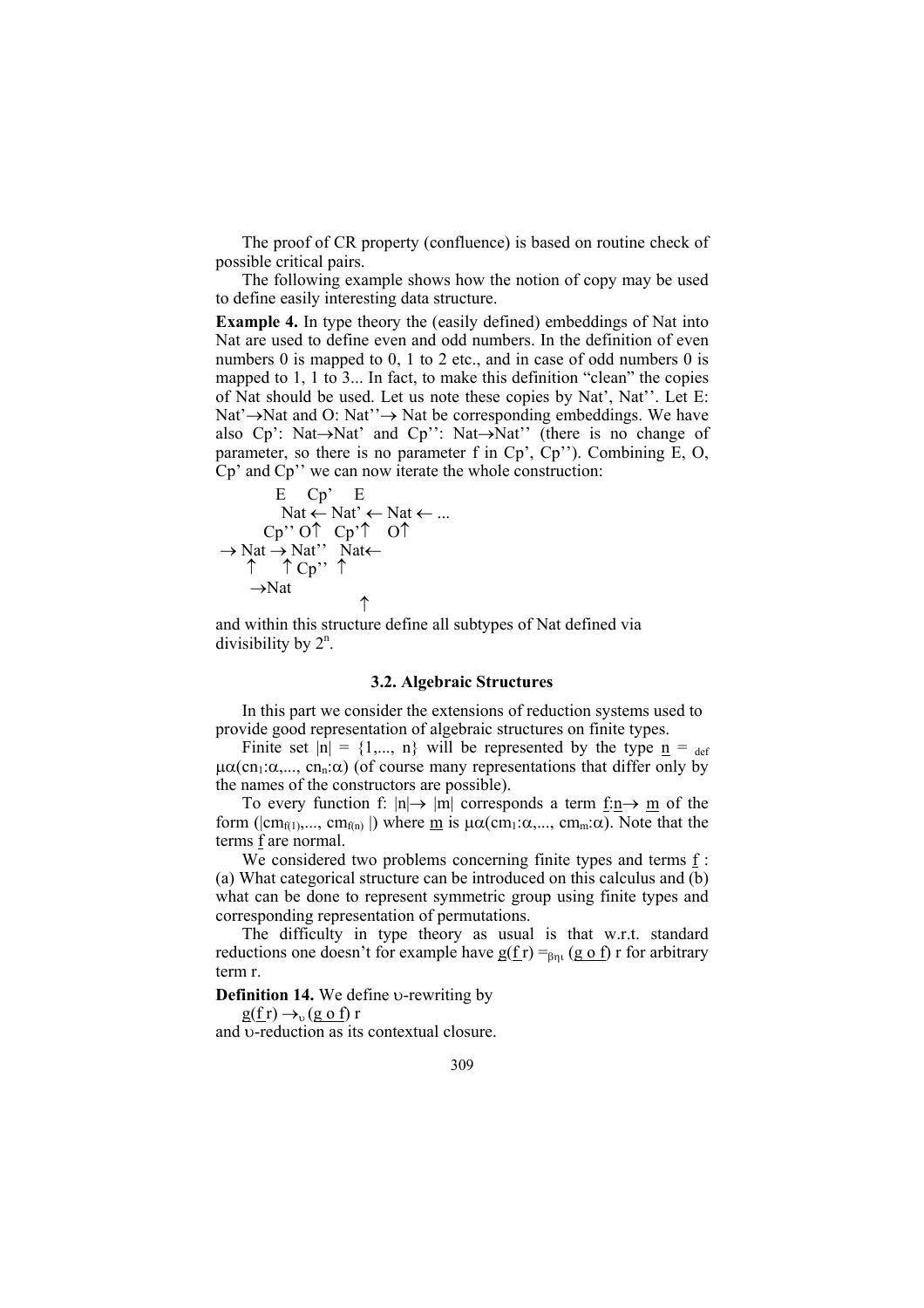The υ-reduction is thus defined for all recursors in normal form representing the applications f:  $|n| \rightarrow |m|$ , g:  $|m| \rightarrow |p|$ . It is supposed, of course, that "externally" the functions f and g are known.

**Theorem 2.** The βηιυ reduction is SN and CR.

 The proof of this theorem uses essentially the same lemmas as in case of copy (the details may be found in [5], cf. also [6, 9]).

**Categorical structure.** As soon as the υ-reduction is integrated in the calculus, it becomes possible to define categorical structure on this calculus, in the following way:

- the objects are the types representing |n| for all  $n \in N$  (let us recall that there is infinitely many of them because the names of the constructors may be different);

 - the arrows between n and m are the equivalence classes modulo βηιυ of the recursors f : n→m for every f: |n|→|m|.

One may consider  $\underline{\mathbf{id}_{n}}$ ,  $\equiv_{\text{def}}$  (|cn<sub>1</sub>,..., cn<sub>n</sub> |), one of many representations (associated with  $\underline{n}$  ) of the identity map on |n|. Let us recall that one has also  $id_n = \lambda x^n$ . This term doesn't belong obviously to the categorical structure described above. It may be noticed that the reduction of  $\underline{id}_n$ , to  $id_n$  is not necessary for the categorical construction described above because it would lead us outside this categorical structure and, moreover, one already has <u>f</u> o  $\underline{id}_n \leftrightarrow^* f \leftrightarrow^* \underline{id}_n$  o f. This is a case when in certain categorical structures within λ-calculus the term chosen to represent identity is not necessarily of the form  $\lambda x.x$ .

**Interaction with the copies.** The results concerning υ-reduction presented above didn't take into account copies and χ-reduction. In fact when the *χ*-reduction is added, the identification of  $\underline{id}_n$  and  $id_n \equiv \lambda x^n x$ may be necessary, since with  $χ$ -reduction the following critical pair appears. Let us take Cp:  $n \rightarrow n'$  and Cp': $n' \rightarrow n$  (the copy map without change of parameter). We'll have:

 $\underline{\text{id}}_n x_{\nu} \leftarrow Cp'(Cp x) \rightarrow_{\gamma} x$ 

To avoid non-confluence one can add the following new reduction rule.

**Definition 15.** (ω-reduction.) The ω-rewriting relation is defined by:

 $\underline{id}_{n}r \rightarrow_{\omega} r$  for every  $n \in N$  and term r

and ω-reduction relation is its contextual closure.

**Theorem 3.** The βηιυχ reduction is SN and CR.

**Group structure.** Now we consider only the case of f:  $|n| \rightarrow |n|$ associated term representation f: n→n. The set of (equivalence classes of) these terms, in presence of υ-reduction, may be considered as a representation of symmetric group, i.e., the group of permutations of the set  $\{1,...,n\}$ . But the groups are often defined in mathematics using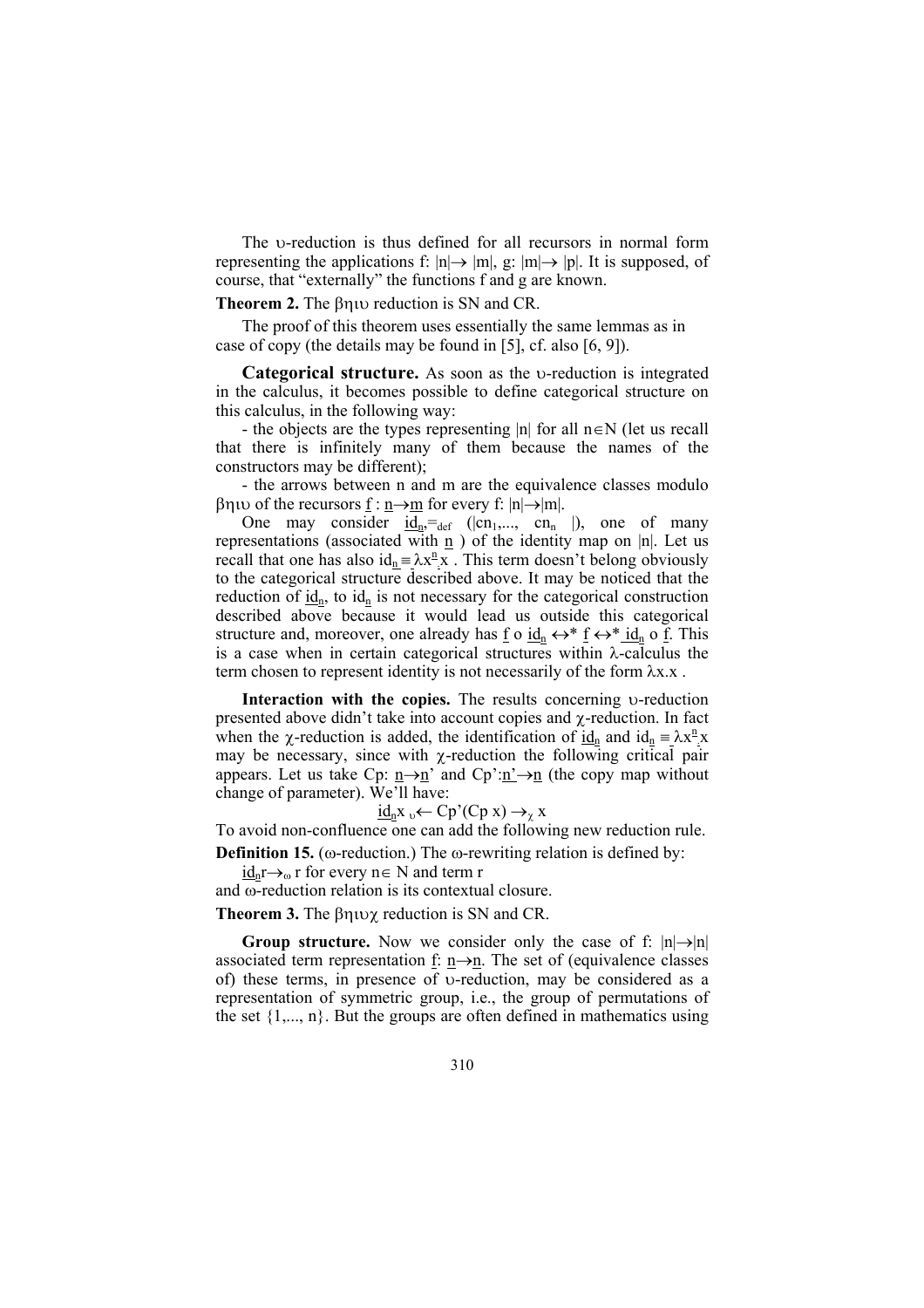generators and relations, and it is natural to ask, if there is any connection between this definition and the notion of normal form used in lambda-calculus. The normal forms w.r.t. βηιυ−reduction have little to do with generators-and-relations representation of symmetric group. But instead of υ-reduction we may consider reductions going in opposite direction, i.e., "splitting" f into composition.

It is well known that every permutation f:  $|n| \rightarrow |n|$  can be represented as a product of disjoint cycles.

More precisely, f is called cycle if there exists some subset  $\{i_1, \ldots, i_m\}$  $i_k$ }  $\in \{1,..., n\}$  such that  $f(i_1) = i_2,..., f(i_{k-1}) = i_k, f(i_k) = i_1$  and  $f(i) = i$  if  $i \notin \{i_1,..., i_k\}.$ 

Two cycles are disjoint if the corresponding sets  $\{i_1,..., i_k\}$  and  $\{j_1, \ldots, j_l\}$  have no common elements.

Product in  $S_n$  is represented by functional composition of permutations.

If f:  $|n| \rightarrow |n|$  then f = f<sub>1</sub> o ... f<sub>m</sub> where f<sub>1</sub>,..., f<sub>m</sub> are disjoints cycles and the cycles that appear in the product are unique.

 Product (composition) of disjoint cycles is commutative but it is possible to order cycles (for example, lexicographically) and to have for every f unique decomposition  $f = f_1$  o ...  $f_m$  with  $f_1 \leq ... \leq f_m$ . This suggests to study the conversion  $\underline{f}$  r  $\rightarrow \underline{f}_1$  ( ...  $(\underline{f}_m \rceil)$  instead of  $\rightarrow_v$ where f :  $|n| \rightarrow |n|$  and  $f_1,..., f_m$  are disjoints cycles of the unique decomposition of f.

**Definition 16.** The *ν*'-rewriting is defined by

 $f r \rightarrow f_1$  ( ...  $(f_m r)$ ..)

for every permutation  $f : |n| \rightarrow |n|$ , with  $n \ge 2$ , where f is decompose in m≥2 pairwise disjoint cycles. The υ'-reduction is defined as its contextual closure.

**Theorem 4.** βηιυ reduction is SN and CR.

(See [5], [9])

#### **3.3. Functoriality of schemas**

 In this part we consider most recent results obtained by Freiric Barral. These results concern more general categorical structures in lambda-calculus with inductive types.

When a schema of inductive type  $\mu \equiv \mu \alpha \left[ in_1: \sigma_{1,1 \div (1)} \rightarrow \alpha, \ldots in_p: \right]$  $\sigma_{p,1\div(p)} \rightarrow \alpha$ ] is given, to everybody familiar with category theory it suggests the question of functoriality of this schema w. r. t. its parameters. Assume that for every choice of parameters the names of introduction operators are fixed. The choice of parameters may be limited in advance by some set of possible values.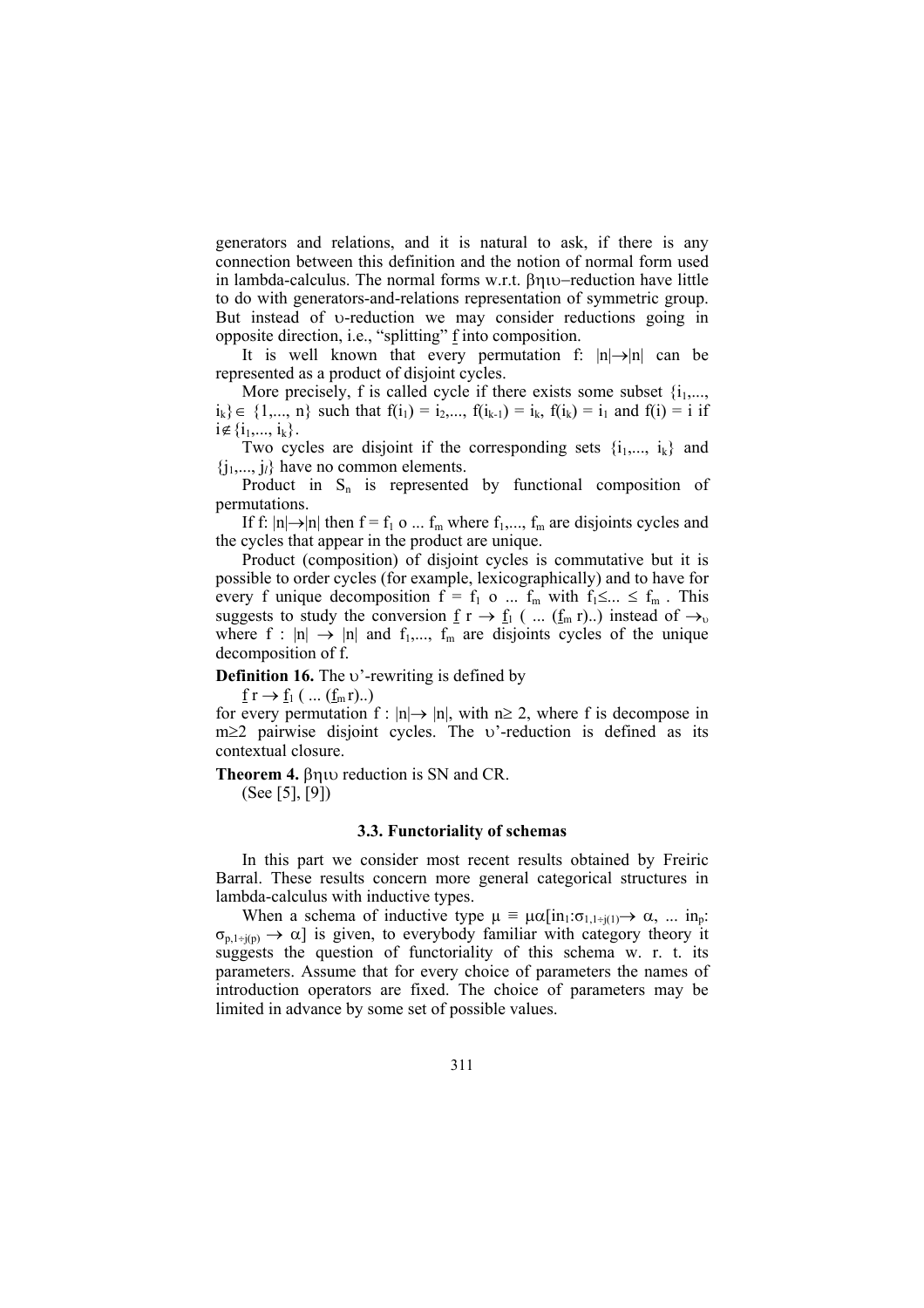In fact, since many categorical structures (with types as objects) were considered on the fragments of lambda-calculus, it may be the set of objects of one of such syntactic categories.

For example, it could be certain set of types of the form n.

It may be also that only some functions f:  $\pi \rightarrow \pi'$  are admitted (are considered as morphisms of the underlying category).

 If we want to define a functor using the schema of inductive type, it is natural to take as its values on objects the types corresponding to the values of parameter. For simplicity we shall assume that only one occurrence of parameter is modified.

For example, we may consider

List( $\pi$ ) =<sub>def</sub>  $\mu\alpha$ [nil<sub>π</sub>:α, cons<sub>π</sub>:  $\pi \rightarrow \alpha \rightarrow \alpha$ ]

(we added the index  $\pi$  to show that the names of introduction operators are different for different values of parameter).

Or we may consider

Ord = $_{def} \mu \alpha [0_{\text{ord}(v)}:\alpha, \text{succ}_{\text{ord}(v)}:\alpha \rightarrow \alpha, \text{lim}_{v}:(v \rightarrow \alpha) \rightarrow \alpha]$ 

where v is taking only copies of Nat as values.

 Notice that in the first case we have covariant occurrence of the parameter and in another contravariant.

 The function Cp(f) may be suggested now as the value on morphism f:  $\pi \rightarrow \pi'$ . Indeed, if we shall denote by  $\mu(\pi)$ ,  $\mu(\pi')$  the types corresponding to the values π, π' of parameter, we shall have Cp(f):  $\mu(\pi) \rightarrow \mu(\pi')$  for covariant occurrence and Cp(f):  $\mu(\pi') \rightarrow \mu(\pi)$  for the contravariant.

 The problem will be that the equalities required in category theory:  $Cp(f)$  o  $Cp(g) = Cp(f \circ g)$  for covariant occurrence and  $Cp(f)$  o  $Cp(g) =$ Cp(g o f) for contravariant, and Cp(id<sub>π</sub>) = id<sub>u(π)</sub> will not hold. It turns out that this problem can be solved by appropriate extension of the system of reductions.

**Definition 17.** The θ-rewriting is defined by

Cp(g)(Cp(f) r) $\rightarrow \theta$  Cp( (f o g)\*) r

in case of covariant occurrence of a parameter, and

Cp(g)(Cp(f) r) $\rightarrow \theta$  Cp( (g o f)<sup>\*</sup>) r

in case of contravariant one. Here it is assumed that f, g act on the same occurrence of a parameter, and (f o g)\* denotes the βηι-normal form of (f o g). The θ-reduction is defined as its contextual closure.

 The main reason to consider this reduction is to obtain new categorical structures from already defined ones together with a functor given by the schema of inductive type. It should be noted that in general one may have difficulties with the proof of SN and CR for the calculus extended by θ-reduction but since the underlying categorical structure doesn't necessarily include all the functions f:  $\pi \rightarrow \pi$ ' definable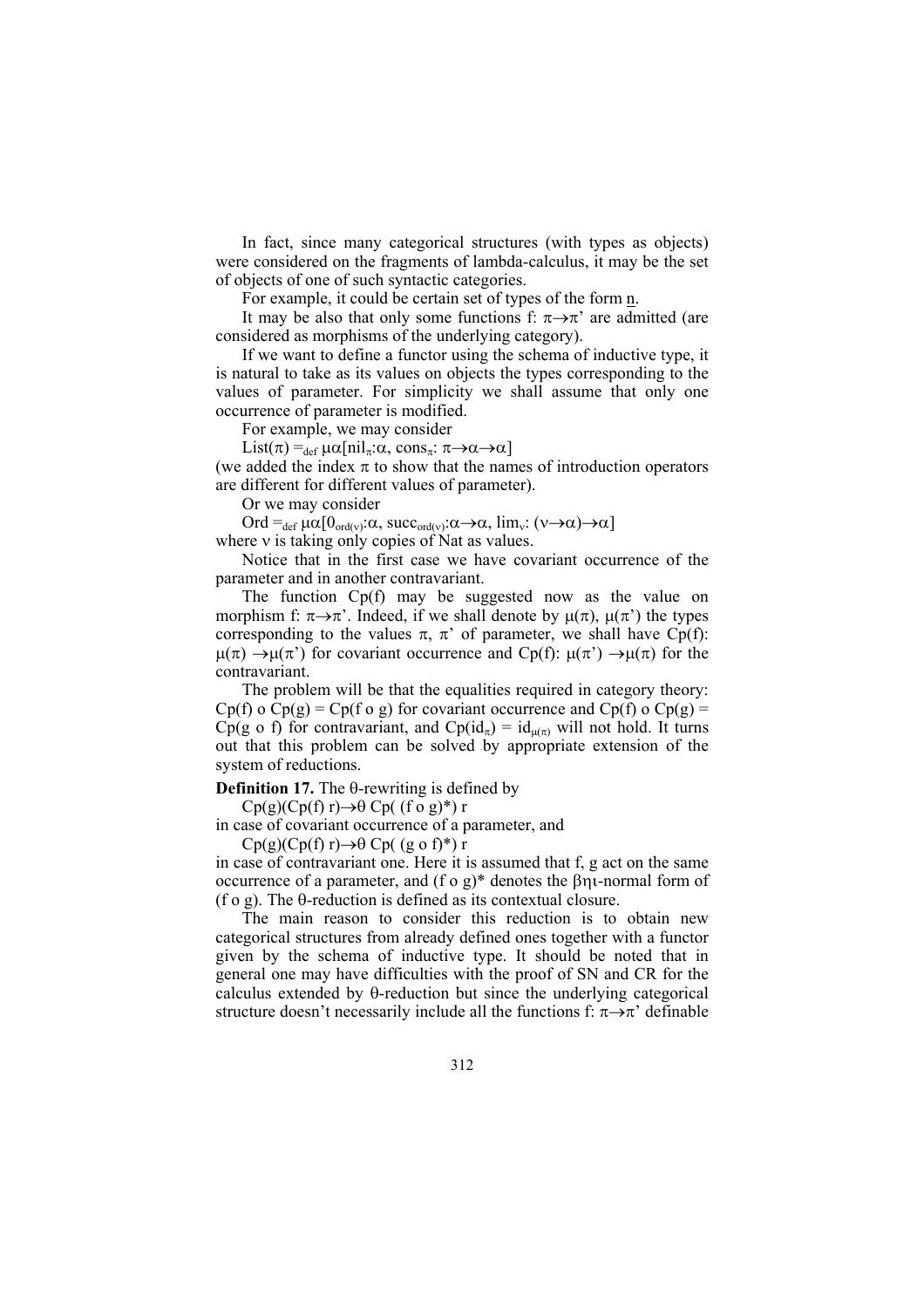in our calculus it is natural to consider certain restrictions on the structure of term representing f.

**Theorem 5.** Let in the definition of θ-reduction the following additional constraint be satisfied: f and g should be of the form  $\lambda x^{\pi}$ .x, of the form ( $| t_{1+n} |$ ) (or expansions of such terms) where  $t_{1+n}$  do not contain free variables. Then the βηιθ reduction is SN and CR.

 The proof of this theorem is more complex than in previous cases, especially in the part SN. The proof uses again conditional adjournment (in principal case  $\rightarrow_{\theta}$  of followed by  $\rightarrow_{\theta}$ ), but in addition we need to prove that in a special case β-reduction is inserable. (In general of course it is not, because, for example, when the term contains a redex of the form the term s can disappear because of β-reduction, and original infinite sequence may originate from s.) The inserability proof uses parallel construction of several partly defined insertion operators and the proof that at least one will indeed produce an infinite sequence of reductions if input sequence was infinite. This is used to obtain a contradiction with SN for βηι reduction.

The constraints we had to impose on the structure of f and g in  $\theta$ reduction were necessary for the proof of confluence.

 It should be noted that this variant of constraint is not the only possible constraint that will provide the "good behavior" of extended system of reductions. The fact that there are other possibilities is demonstrated by the following example.

 We may take as the only object of underlying category the object Nat and as morphisms the functions succ, succ o succ, ... , succ o succ ... o succ: Nat→ Nat. If we shall restrict θ-reduction to the case when f and g are of this form only, the βηιθ reduction will be SN and CR.

 At the moment we work on more general description of possible constraints to be imposed on θ−reduction.

# **4. Conclusion**

 Probably one of the main reasons why the "Types" community didn't yet study actively the extensions of standard reduction systems is that very little success and a lot of technical difficulties was expected. There are some exceptions [10], and hopefully more and more. Another reason is that there is still too much separation between groups working on theoretical aspects of formal methods and their applications, and between different approaches. One may mention two European research projects: "Types" and "Calculemus". While the people working on theoretical analysis of formal systems possess necessary methods and could prove useful innovative results, they are often satisfied with much less innovative solutions of standard problems. Within the class of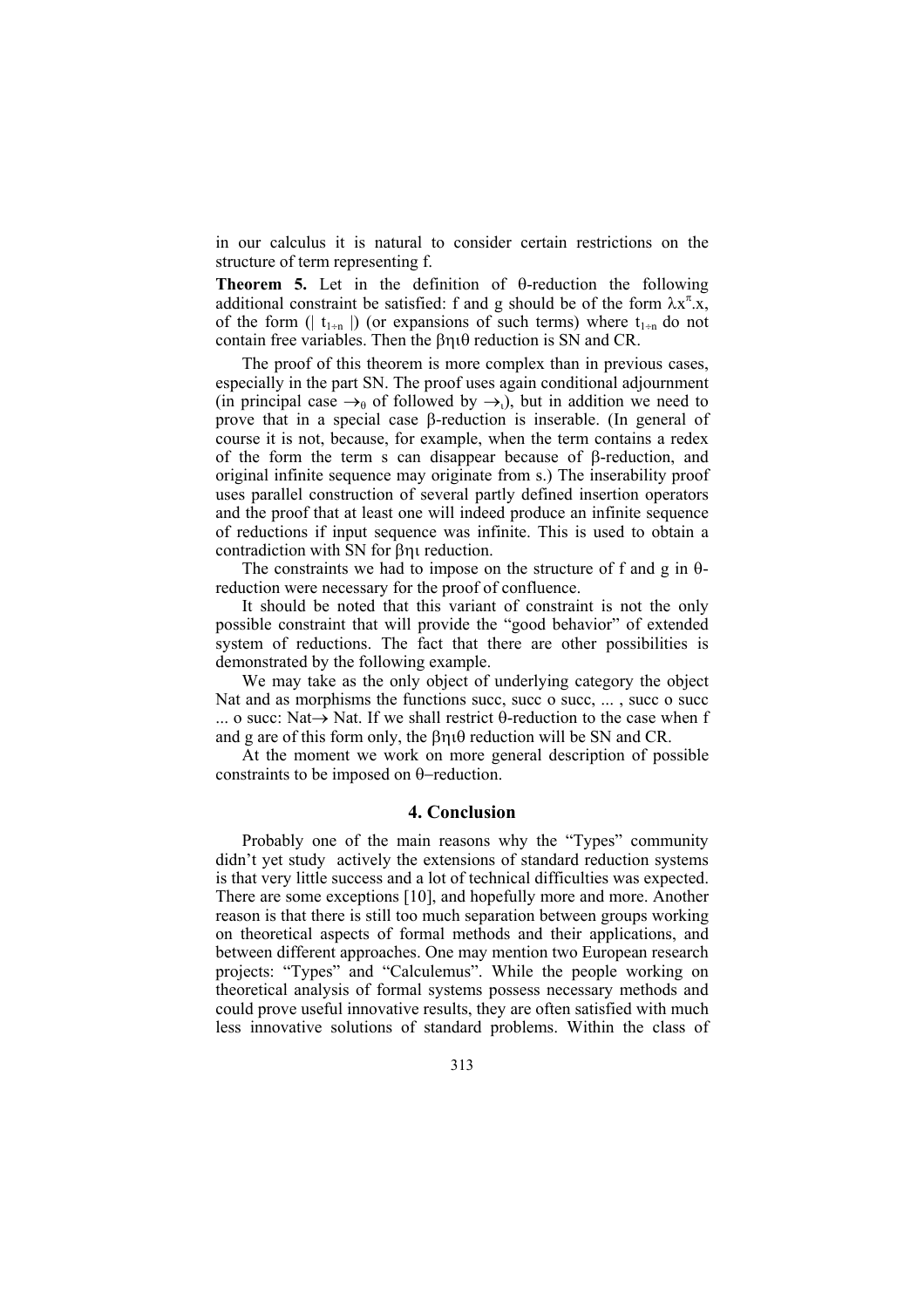problems we consider here it might be standard βη normalizability for slightly modified calculus.

 The groups working on practical aspects and implementation of theorem provers, proof assistants and alike, leave fundamental questions unanswered, or provide makeshift answers that, in long term, cannot satisfy competent user. One example cited above is the problem of extensional versus intensional equality. It is difficult to imagine a user, if only this user does not consider the answer provided by "scientifically approved" proof assistant as an oracle, who would accept that, for example, that the multiplication by 2 followed by (integer) division by 2 does not define identity on Nat. But with respect to intentional equality is not identity function.

 Our methods permit to introduce simple extension of reduction system where it will be identity function.

 In general the properties of extensions of reduction systems are not always easily proved, and there is many cases when they do not have good properties with respect to reduction at all.

 One example "close at hand" would be the isomorphism between Nat and Nat  $\times$  Nat. It holds extensionally because Nat  $\times$  Nat can be enumerated, but the attempt to add "supporting" reductions, following χ-reduction as a model, fails (one doesn't obtain SN and CR system).

 The point is that in many cases extensions with good properties can be successfully obtained. Moreover, this is true for some cases that are conceptually important, as with copies.

One may note that the  $Cp(f)$  permits to obtain new isomorphisms from already existing. The isomorphisms already have important role in applications, for example, for invertible transformations of data, so called "middleware", data search etc.

 The same potential to generate new categorical structures from already existing within lambda-calculus has the theorem about functoriality of the schemas of inductive types w.r.t their parameters in an extension of standard reduction system that still has good properties, i.e., is convergent.

# **REFERENCES**

- 1*. Akama Y.* On Mints' reductions for ccc-calculus // Lecture Notes in Computer Science. Vol. 664. P.1-12 (1993).
- 2*. Baader F. and Nipkow T.* Term rewriting and all that. Cambridge University Press, N. Y., 1998.
- 3. *Bachmair L. and Dershowitz N.* Commutation, transformation and termination // Lecture Notes in Computer Science. Vol. 230. P. 5-20 (1986).